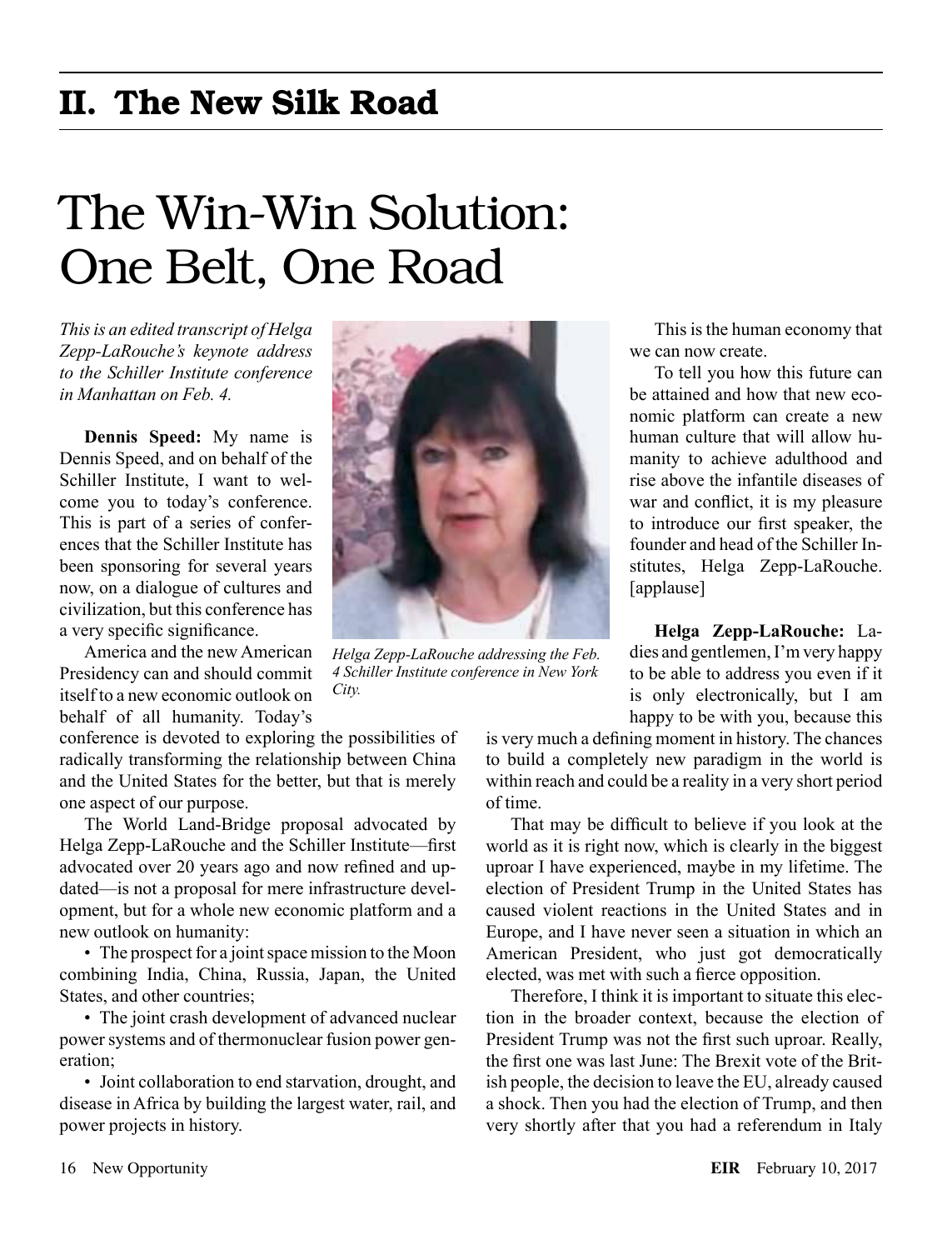

*President Donald Trump*

deciding on the change of the Constitution, where 60% of the Italians voted "no" against the policies of the EU. You have to see Brexit, the Trump vote, and the "No" vote in that referendum as a common development.

The Foreign Minister of Germany, Mr. Steinmeier, characterized the election of Trump as the end of the order of the 20th Century. Obviously, that is what is going on because you have, as the common denominator between all these revolutionary changes, the fact that the neo-liberal world order, at least of the 26 years after the collapse of the Soviet Union, indeed has ended and it will never come back.

You have even the more extreme reaction of Mr. Donald Tusk, who is the present President of the European Council, who just wrote a letter to the 27 remaining heads of state of the EU, in which he said that the Trump Administration represents the same threat to Europe as the newly "assertive China," an "aggressive" Russia, and "wars, terror, and anarchy in the Middle East and Africa."

Even if you discount the fact that Mr. Tusk is Polish and they sometimes have peculiar views these days but to put Trump on the same level as ISIS? Well, it was very clear from Day One, that the representatives of the collapsed unipolar world did not accept Trump as a President. Already in the foreground of the election, you had the hand of MI6 very clearly in the fake dossier of MI6 agent Christopher Steele, which basically tried to argue that Trump won the election only because Putin hacked into the e-mails of the Democratic Party and that therefore Putin stole the election from Hillary Clinton—a ridiculous view, which is still to the present day proclaimed by Hillary Clinton and by many of the Democrats.

# **The British Empire Against the U.S.**

The characterization of these demonstrations against Trump as a "color revolution," was my first view on the matter, but President Putin also gave it the same name. If you look at what happened with the color revolutions, you had the same characteristics in the Orange Revolution in Ukraine in 2004 and the so-called Rose Revolution in Georgia. This was the same kind of process as in the Arab Spring, as in the attempted but failed White Revolution against Russia, and also in the Yellow Revolution with the yellow umbrellas in Hong Kong, which did not go very

far. And the governments of both Russia and China characterized these efforts at color revolutions as a form of war. Putin basically called it "a Maidan" against Trump, and that is what it is: It is by the same people, by the same political apparatus, and for the same motives.

To understand what is going on, in my view, one has to consider the entire history of the United States, because the British Empire at the time of the American Revolution, never accepted that America, their most important colony, would become independent, and they tried to reverse that, first, in a military way, with the War of 1812. They tried the same thing with the Civil War, when the British Empire was allied with the Confederacy against Lincoln.

But after that, they realized it would not be possible to militarily reverse the independence of the United States. Therefore, they changed tactics, and from that point on said, "OK, if we can convince the American establishment to rule the world as an empire based on the British model, then we have it." And they succeeded to a very large extent in accomplishing that. This was the basis of the American policy since Teddy Roosevelt, with the very short interruptions of Franklin D. Roosevelt, and to a certain extent, John F. Kennedy.

With the collapse of the Soviet Union, the neo-cons saw their moment and that of the British to establish this principle of a unipolar world, where basically they would eliminate every government which would not submit to this unipolar world through color revolutions, through regime change, or through wars based on lies,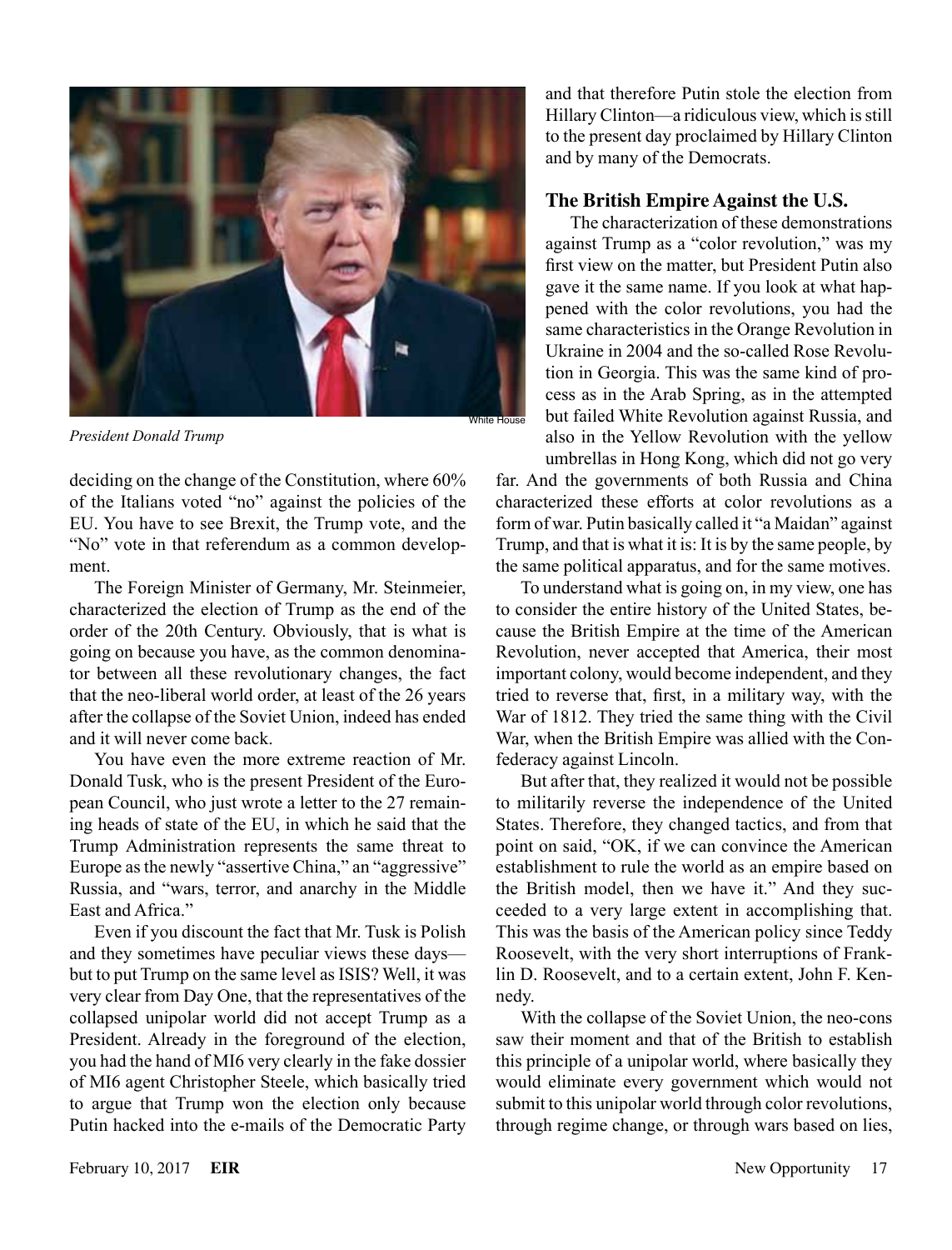

*British troops burning the White House in the War of 1812.*

as it was in the case in Afghanistan, Iraq, and Libya. They tried the same thing in Syria.

If you take the word or the concept of "globalization," as just being another word for this Anglo-American Empire—a system where the profit of the few is what counts, the system where the rich became *unbelievably* rich, where the poor became poorer, and the middle class was vanishing—well, this left a lot of people who felt left out, the so-called "deplorables," as Hillary Clinton called them.

People had this tremendous sense of injustice caused by the EU, and that was the reason for the Brexit: not just the refugees, but the general feeling that the EU bureaucracy does not represent the interests of the people. This was the case clearly with the rejection of Hillary Clinton, where the American population, or at least a large part of it, felt they had no future. In the rust belt, people have a shortened life expectancy—this is the clearest marker that a country is collapsing, when the life expectancy falls!

This is the reason for all of these developments, and also many strategic re-alignments in the world, which I do not now have the time to go into—but it was what caused Trump's election victory.

Mr. Trump has been in office for two weeks, and it

is very clear that he is implementing all of his election promises. Some are good and hopeful; others are clearly more problematic. Take his "America First." My comment on the first day he said that—I said "OK, it's fine, 'America First,' but what about all the other countries? They need to be first, too." We need a new paradigm, a completely new set of relations among nations, where we don't have one country being the first but where the new paradigm defines the common aims of all of mankind.

#### **Glass-Steagall**

Clearly, globalization was at the expense of the American working popula-

tion. Because globalization meant outsourcing of industry—the United States has very little industry left, only the military-industrial sector, aerospace, and a couple of other areas. A lot of the productive, middlelevel industries are no longer there. They were sent to cheap labor markets. So it is correct when Trump says he wants to bring production back to the United States, especially because you have tremendous problems: you have collapsing infrastructure, you have a huge drug epidemic, you have violence, and for sixteen years you have a rising suicide rate. As a result, he was correct to cancel TPP and NAFTA, because these were parts of the trade agreements of the system of globalization which has gone under.

But what about the effect this has on the other nations? Building a wall with Mexico? Under this system of globalization, the food self-sufficiency of Mexico, which was 80% in the time of President José López Portillo, has fallen to only approximately 50%. So how do you compensate for that? And General Kelly, who now has a new post in Homeland Security in the Trump administration, was absolutely correct when he said, "the Mexicans are not the problem, but it is the fact that all of Central America has fallen under the control of the drug mafia. People are running away because they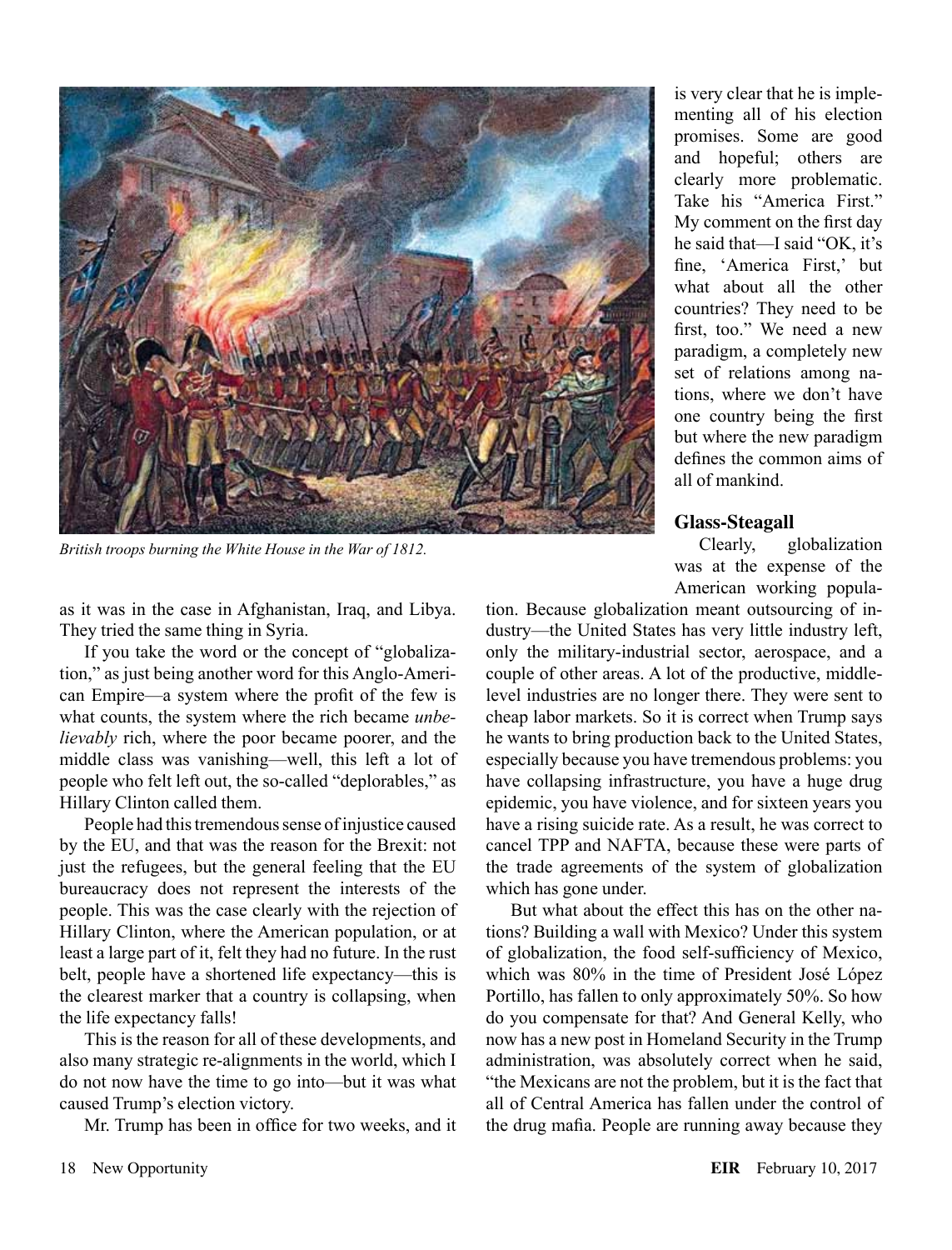fear for their lives, kidnapping, drug addiction, murder." Therefore, the question is not the Mexicans; it is really the drug traffic.

After the ban on immigrants for 90 days—citizens from seven Muslim countries cannot come to the United States for that period there was a huge outcry in Europe, but what a hypocrisy! European politicians felt that they had to lecture Trump on human rights and all of these things. What a double standard! The EU for a very long time has tried to prevent *all* refugees from coming to Europe. In 2016 alone, more than 5,000 people drowned in the Mediterranean *officially*, and that does not count the many uncounted. They are trying to keep people from coming through the



*Inhabitants of Suda refugee camp in the Greek island of Chios on the Aegean Sea, seen through a barbed wire fence surrounding the camp, Sept. 29, 2016.*

Greek and Balkan routes, which are now blocked by NATO barbed wire. The head of the CSU Party in Bavaria, Mr. Seehofer, said that there should be a preference for people that come from Christian Western areas. That is just another formulation for what Trump said, when he said he wanted to keep the Muslim population out.

The EU has no problem in leaving the Greek people alone with terrible refugee camps of 100,000 people, who are not receiving much care. They don't care about the refugee camps in the Balkans, where people without enough to eat, and without heating, are trying to survive the winter.

After the very dubious deal with Turkey, the EU just concluded a summit in Malta, where they decided to make a deal with Libya—Libya, which does not even have a clearly defined government—where competing militias are fighting it out, and the EU is now training the Libyan Coast Guard. And even the First Channel of German TV, on a program called "Monitor," said this is a deal with human traffickers and torturers, and competing militias who are absolutely criminal. With these people, the EU is trying to solve the refugee problem.

Therefore, the EU in this respect is not one iota better than the idea of a wall with Mexico.

Trump also promised to implement Glass-Steagall,

the banking separation law of Franklin D. Roosevelt. Around that there is a huge fight in the United States right now. It is very clear that the bosses of Wall Street are dead set against Glass-Steagall. They are moving like crazy to prevent it, to keep control. The designated Secretary of the Treasury, a Mr. Mnuchin, has already said in a hearing with Maria Cantwell in the Senate, that he is against Glass-Steagall as it was. He wants to have some modern variety, which basically is exactly *not* what is required.

So right now, we are in a huge battle. Marcy Kaptur [D-Ohio] announced a new Glass-Steagall in the American Congress, in a press conference by Congressmen and -women: Walter Jones [R-N.C.], Tim Ryan [D-Ohio], Tulsi Gabbard [D-Hawaii], who are all for Glass-Steagall. LaRouche PAC is in a major national mobilization. You have many other organizations trying to put Mr. Trump's feet to the fire on his election promise. But this is clearly the Achilles' heel of the Trump administration, because you can have at any moment another 2008 financial blow-out of the system.

Yesterday he made a new executive order, giving to his Cabinet the task of making a review of all aspects of the financial system within the next 120 days. Today, all the financial media were jubilant, saying Wall Street won; the bankers won. Well, it is not yet decided.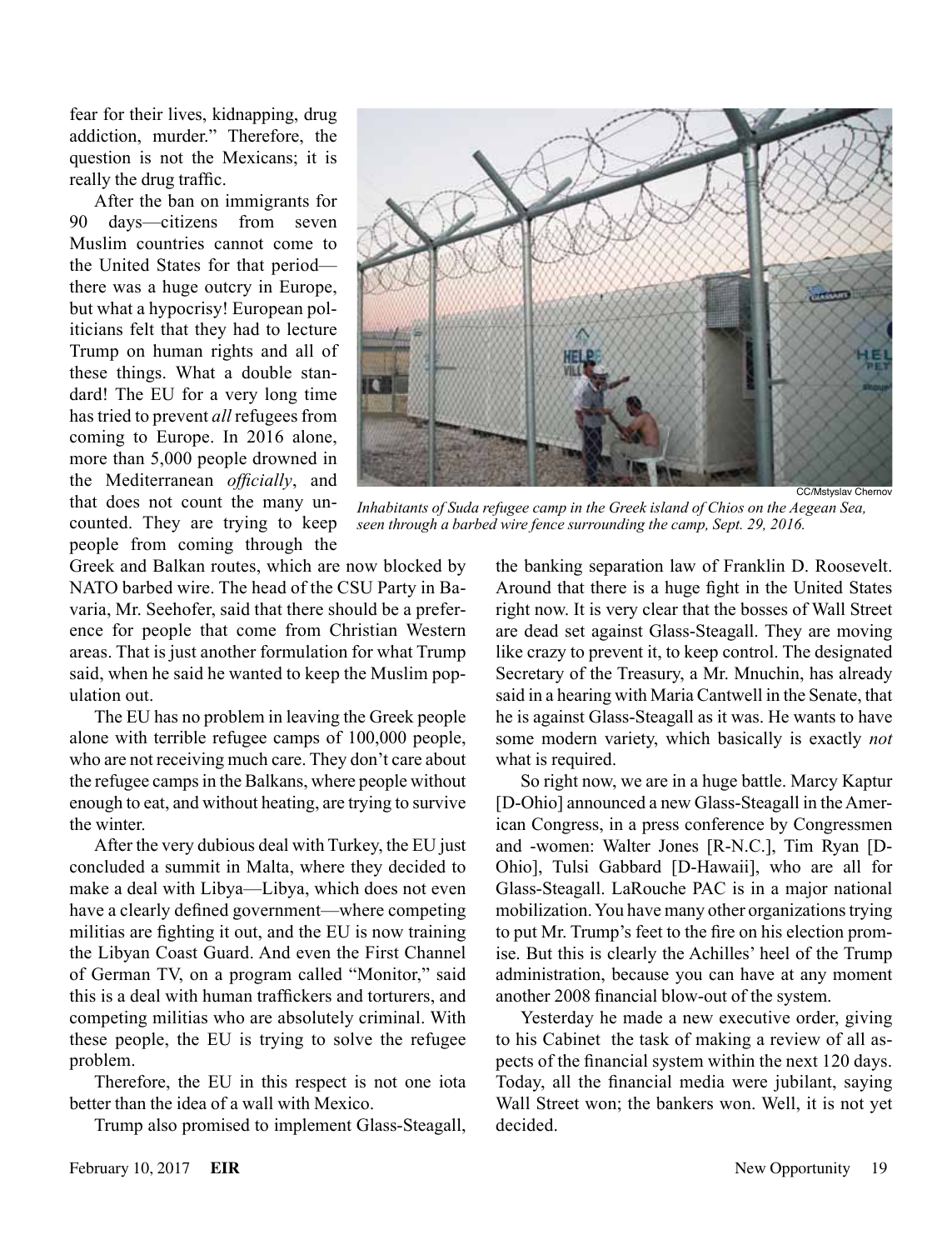### **U.S. Relations with Russia**

On the positive side, Mr. Trump has started to improve relations with Russia. There are very positive signals and that is one of the reasons why the representatives of the unipolar geopolitical faction are so absolutely upset, because they want to have regime change in Russia, and not U.S.-Russian relations. They are now even pronouncing Mrs. Merkel to be the leader of the free world—which is a sort of a joke. Anyway, as to the first telephone discussion between Trump and Putin, both sides characterized it as being very important. This is really a very important precondition, because if Trump had not been elected and we had a Hillary Clinton Presidency, we would be on a short road to World War III. So therefore, this is a positive first step.

But, what about U.S.-Chinese rela-

tions? Well, that's a little bit more problematic, because Mr. Trump did not make his first phone call to Xi Jinping, but to the President of Taiwan, thus signalling that he may question the One China policy, which obviously the Chinese government was not very happy about.

On the more positive side, the nominee as ambassador to China, Terry Branstad, is a known friend of President Xi Jinping, and he just attended the Chinese New Year at the February 1st concert of traditional Chinese music in Muscatine, Iowa. He spoke of the long, cordial relationship between Iowa and China, where Xi Jinping and Terry Branstad had met for the first time in the '80s. Friendship agreements of a sister-state relationship were established between Iowa and Hebei province. Mr. Branstad then gave an interview to Xinhua, in which he said that if he is confirmed as Ambassador of the United States to China, he will work for a win-win policy between the United States and China. He added that if the largest developed country and the largest developing country work together, it will not only be beneficial for the two of them, but for the whole world. And that is obviously the truth.

But, where is the potential to make that relationship the crucial change in world history? Mr. Trump promised in the election campaign that he would invest \$1



*China President Xi Jinping, center, with old friends in Muscatine, Iowa. To the immediate left of Xi is U.S. Ambassador designate to China, Terry Branstad.*

trillion in the infrastructure of the United States in the next ten years. He already met the CEO of Alibaba, Jack Ma, and Mr. Ma offered to create a platform for ecommerce of another \$1 trillion investment for Chinese investors to invest in the United States, and American exporters to export to China. The Chair of the Foreign Affairs Committee of the National People's Congress, Mme. Fu Ying, recently spoke in New York, where she said the infrastructure cooperation between the United States and China can become a bridge leading to collaboration in the New Silk Road.

# **The New Silk Road and the U.S.A.**

The Schiller Institute developed this idea of the Eurasian Land-Bridge—we called it the New Silk Road in 1991. It was the answer to the collapse of the Soviet Union, and we proposed the integration of Eurasia through infrastructure development corridors. We kept working on this program for 25, by now 26 years, with many, many conferences around the world. We kept enlarging this program, not only a Eurasian Land-Bridge, but to integrate Africa, Latin America, all of Asia into one World Land-Bridge. In 2014, very much encouraged by President Xi Jinping's New Silk Road, we published this report and we called it *The New Silk Road Becomes the World Land-Bridge*.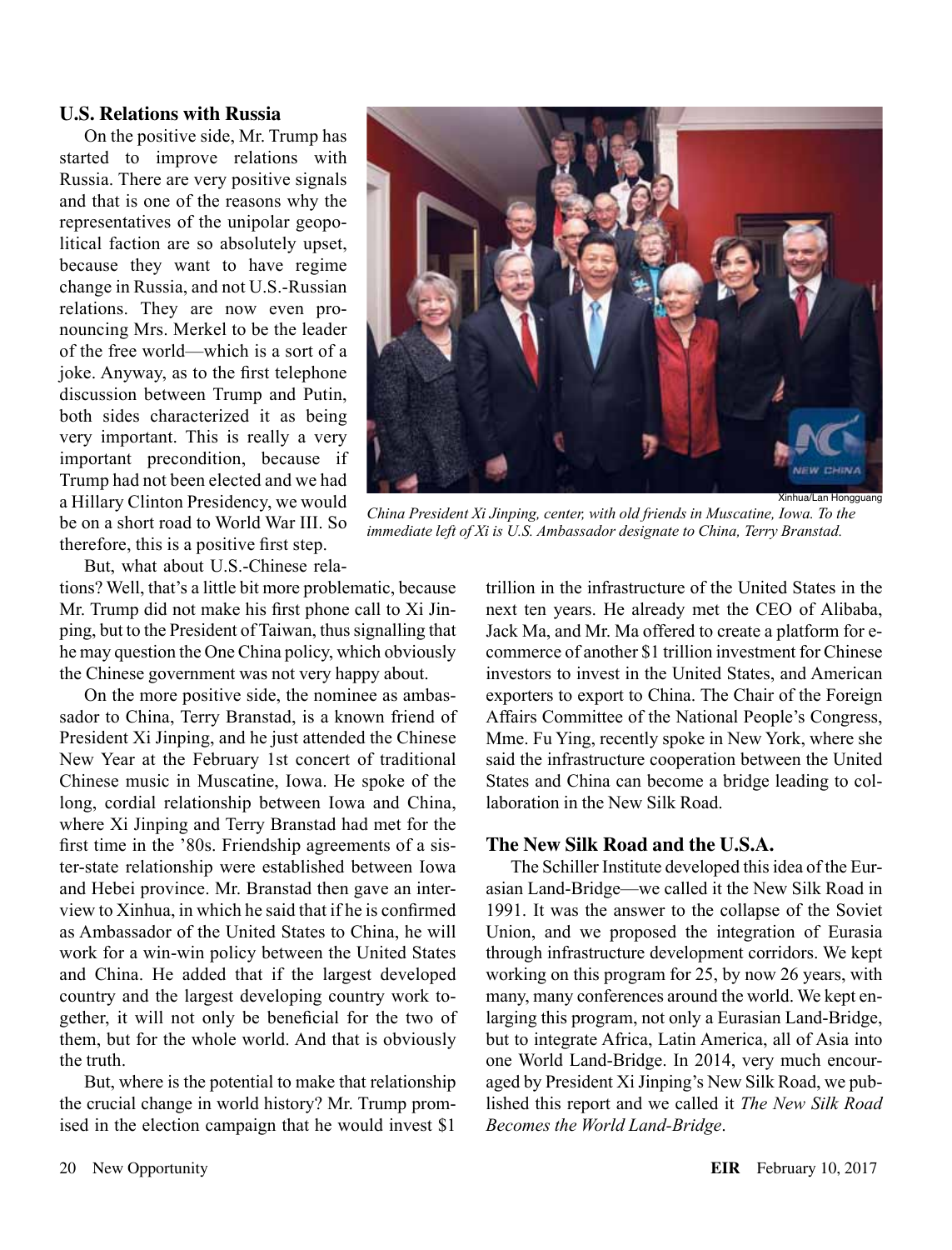

*Map showing China rail network, including China High-speed Rail CRH (CRH), other highspeed rail, and conventional rail.*

In 2015, we elaborated a chapter of that World Land-Bridge report, and we called it *The U.S. Must Join the New Silk Road.* We had several conferences about that subject in New York, in Washington, in San Francisco, in Seattle. We tried to convince the American industrialists, trade unions, and people in general, that it would be in the absolute self-interest of the United States to work with China on this World Land-Bridge idea. [The audio/video, transcripts, and programs of these conferences are available at [http://newparadigm.schillerinsti](http://newparadigm.schillerinstitute.com/)[tute.com/](http://newparadigm.schillerinstitute.com/)

It is very clear that the United States urgently needs a New Silk Road. If you travel over the American highways, if you are unlucky, you may end up disappearing into a pothole. If you look at the number of miles of high-speed rail in the United States, you can't find any. China, on the other side, already by the end of last year, had 20,000 kilometers of high-speed rail systems. By the year 2020, they want to have 50,000 km of high-speed rail systems, connecting every major city in China through a high-speed rail system. And I can assure you, having had the good fortune to travel on these trains, that they are *really* fantastic. They are fast and quiet; they don't shake you around like European trains.

China is the world leader right now in such high-speed rail systems. They have a new project by which they want to connect the greater region of Beijing, together with Tianjin and smaller cities, into one very large region, in which people living in the socalled commuter cities can take a high-speed train like people elsewhere take a bus, and be at their workplace in 20 minutes. That kind of a system is needed for the United States as well

You need to have a new

infrastructure of high-speed rail systems connecting the North and the South, the East and the West. Why not build 50,000 miles of high-speed rail in the United States? Then you could combine that with other large infrastructure projects, like solving the water crisis of Southwest America through NAWAPA—the creation of new water from ionization of the atmosphere, creating new water and weather patterns, building a couple of new science cities for international cooperation, starting joint research in fusion power, space cooperation, and just have a completely different approach to the idea of collaboration among nations.

This is where the cooperation with China and other nations comes in. China has already offered cooperation in infrastructure investment in the United States. The United States could immediately join the Asian Infrastructure Investment Bank, the AIIB. And if we use the present motion to implement not only Glass-Steagall, but to implement the Four Laws of Lyndon La-Rouche—which are: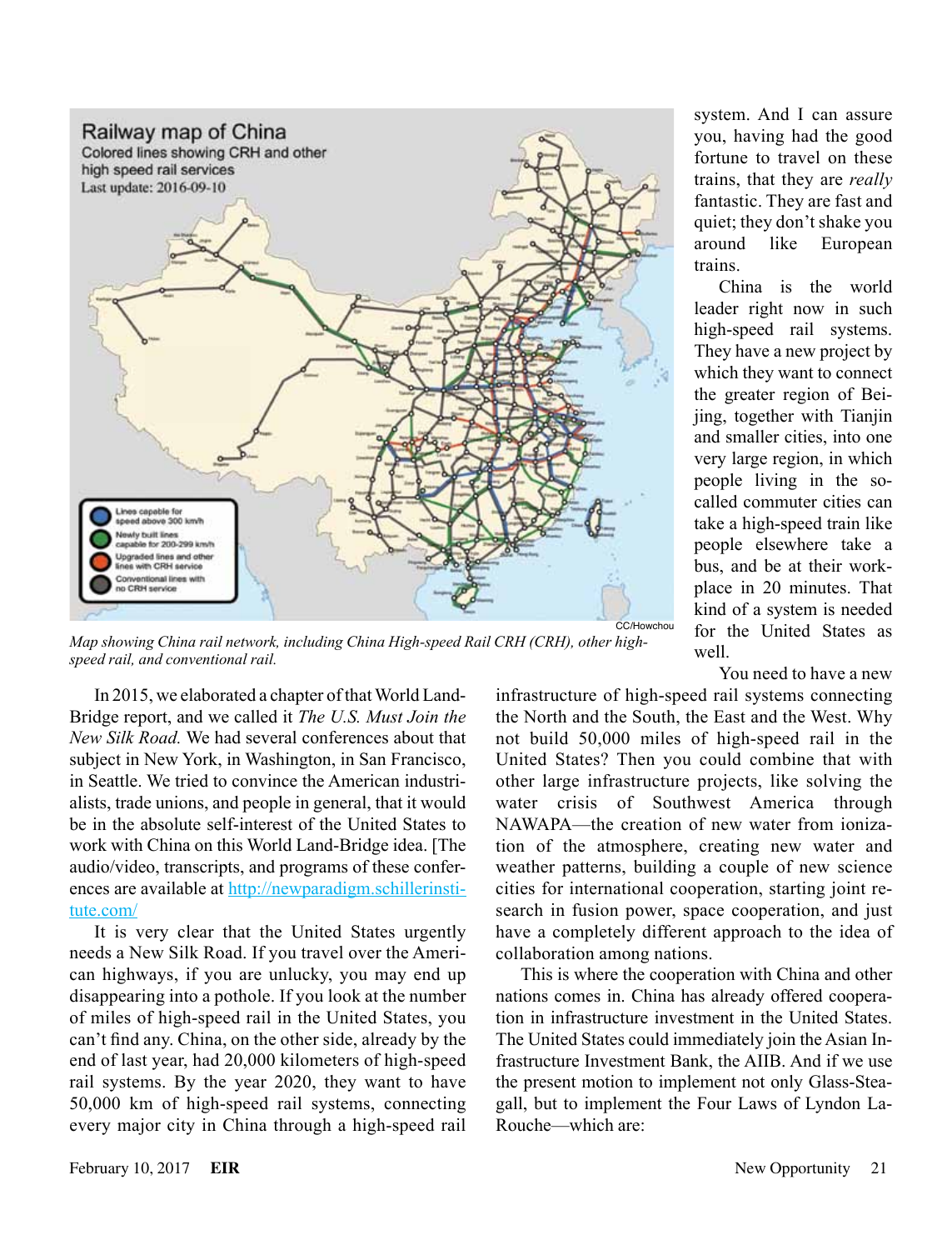• Glass-Steagall,

• A national bank which creates credit lines for these investments,

• An international credit system for joint ventures around the world, and

• A crash program for fusion power and space cooperation.

With that, the United States, China, and other nations could immediately start transforming the world.

It is quite interesting. For the last three and half years, since Xi Jinping put the New Silk Road on the international agenda, most Western think-tanks have been completely ridiculous: They have basically been saying that the New Silk Road is just another effort of Chinese imperialism. That they have ulterior motives—just one report like that after the other.

But now there is a change. There is a

realization at least among some of these think-tanks, that what is already happening is the biggest infrastructure project in history. What is already happening is twelve times as big as the Marshall Plan in buying power in today's dollars. It already involves 4.4 billion people. More than 70 countries are already cooperating. It is expanding very quickly. It already involves trillions of dollars in investments. For example, there are already eight regular train routes between Chinese cities and Europe, through which container trains arrive every week. As a result, while the EU is still stand-offish, and the German government is still standoffish, nevertheless there are some changes.

The Vice President of the Federal Academy for Security Policy in Germany, a Mr. Thomas Wriessnig, just put out a paper where he talked about the "Geo-Strategic Significance of the Chinese New Silk Road initiative, OBOR." In his paper, he still reflects a little bit of the old view, being a little suspicious here and there but after all the ifs and buts, he recognizes the fact that the Belt and Road Initiative has a tremendously stabilizing effect everywhere it exists. Therefore, he basically proposes at the end of the paper that Europe should be open to the Chinese offer to cooperate. And then he says that despite Trump's previous statements that were critical of China, it cannot be excluded that the United States would jump at this initiative and join the AIIB.



*Egyptian Transport Minister, Dr. Saad El Geyoushi (left) presenting the Arabic version of* EIR's *World Land-Bridge Report in March 2016 in Egypt.* EIR *Arabic editor Hussein Askary is on the right.* 

And given the fact that the United States has leadership in digitalization, and the Chinese have expertise in other areas, these could be complementary, and they could work together to each other's benefit. That is exactly the point.

#### **The New Paradigm**

Not only would that benefit the United States. For example, China certainly has better high-speed rail technology than the United States at this point, and China could help the reconstruction of the American economy. But there could be also joint U.S.-Chinese-Russian-Indian-European cooperation, for example, in Southwest Asia. Through the Russian military intervention in Syria and the Astana peace talks, there is the possibility of peace in the Middle East for the first time. But that requires building up the economies of Afghanistan, Iraq, Syria, Yemen, and North Africa, because that will be the only way to dry out the atmosphere for recruitment for terrorism.

Mr. LaRouche, in 1975, had already proposed a development plan for the Middle East which he called the Oasis Plan. This was based on the idea that you have to create new water sources through different technological means in order to have peace. In 2012, the Schiller Institute proposed the extension of the New Silk Road into the Middle East to develop South